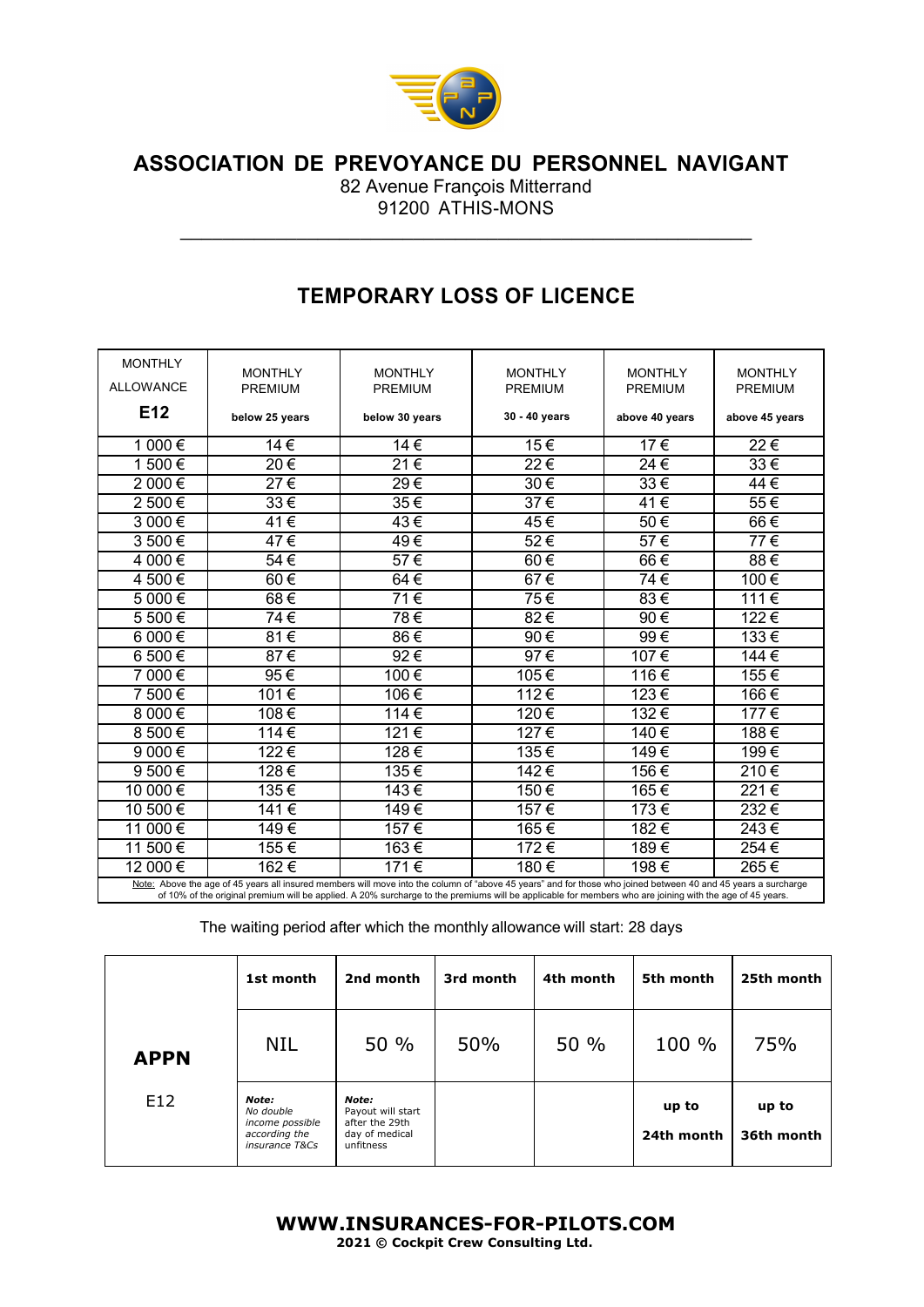

## **ASSOCIATION DE PREVOYANCE DU PERSONNEL NAVIGANT**

82 Avenue François Mitterrand 91200 ATHIS-MONS

 $\mathcal{L}_\mathcal{L}$  , and the contribution of the contribution of the contribution of the contribution of the contribution of the contribution of the contribution of the contribution of the contribution of the contribution of

## **PERMANENT LOSS OF LICENCE**

| <b>CAPITAL</b> | <b>MONTHLY</b><br>PREMIUM | <b>MONTHLY</b><br>PREMIUM | <b>MONTHLY</b><br>PREMIUM | <b>MONTHLY</b><br>PREMIUM | <b>MONTHLY</b><br>PREMIUM |
|----------------|---------------------------|---------------------------|---------------------------|---------------------------|---------------------------|
|                | Below 25 years            | Below 30 years            | 30 - 40 years             | Above 40 years            | Above 45 years            |
| 200.000 €      | 30€                       | 31€                       | 33€                       | 36€                       | 66€                       |
| 220.000€       | 32€                       | 34€                       | 36€                       | 40€                       | 73€                       |
| 240.000€       | 36€                       | $38 \in$                  | 40€                       | 44€                       | 80€                       |
| 260.000€       | 39€                       | 41€                       | 43€                       | 47€                       | 86€                       |
| 280.000€       | 41€                       | 44 €                      | 46€                       | 51€                       | 93€                       |
| 300.000€       | 45€                       | 48€                       | $50\in$                   | 55€                       | 100€                      |
| 320.000€       | 48€                       | 50€                       | 53€                       | 58€                       | 106€                      |
| 340.000 €      | 50€                       | 53€                       | 56€                       | 62€                       | 113€                      |
|                |                           |                           |                           |                           |                           |
| 360.000€       | 53€                       | 56€                       | 59€                       | 65€                       | 120€                      |
| 380.000€       | 57€                       | 60€                       | 63€                       | 69€                       | 126€                      |
| 400.000€       | 59€                       | 63€                       | 66€                       | 73€                       | 133€                      |
| 420.000€       | 62€                       | 66€                       | 69€                       | 76€                       | 139€                      |
| 440.000€       | 66€                       | 69€                       | 73€                       | 80€                       | 146€                      |
| 460.000 €      | 68€                       | 72€                       | 76€                       | 84€                       | 153€                      |
| 480.000€       | 71€                       | 75€                       | 79€                       | 87€                       | 159€                      |
| 500.000 €      | 75€                       | 79€                       | 83€                       | 91€                       | 166€                      |
| 520.000€       | 77€                       | 82€                       | 86€                       | 95€                       | 173€                      |
| 540.000€       | 80€                       | 85€                       | 89€                       | 98€                       | 179€                      |
| 560.000€       | 83€                       | 87€                       | 92€                       | 101€                      | 186€                      |
| 580.000€       | 86€                       | 91€                       | 96€                       | 106€                      | 193€                      |
| 600.000€       | 89 $\in$                  | 94€                       | 99€                       | 109€                      | 199€                      |
|                |                           |                           |                           |                           |                           |

Note: Above the age of 45 years all members will move into the column of "above 45 years" and for those who joined between 40 and 45 years a surcharge of 10% of the original premium will be applied. A 20% surcharge to the premiums will be applicable for members who are joining with the<br>age of 45 years. **A cover equal to 4 years of net salary appears to be an** 

> **WWW.INSURANCES-FOR-PILOTS.COM 2021 © Cockpit Crew Consulting Ltd.**